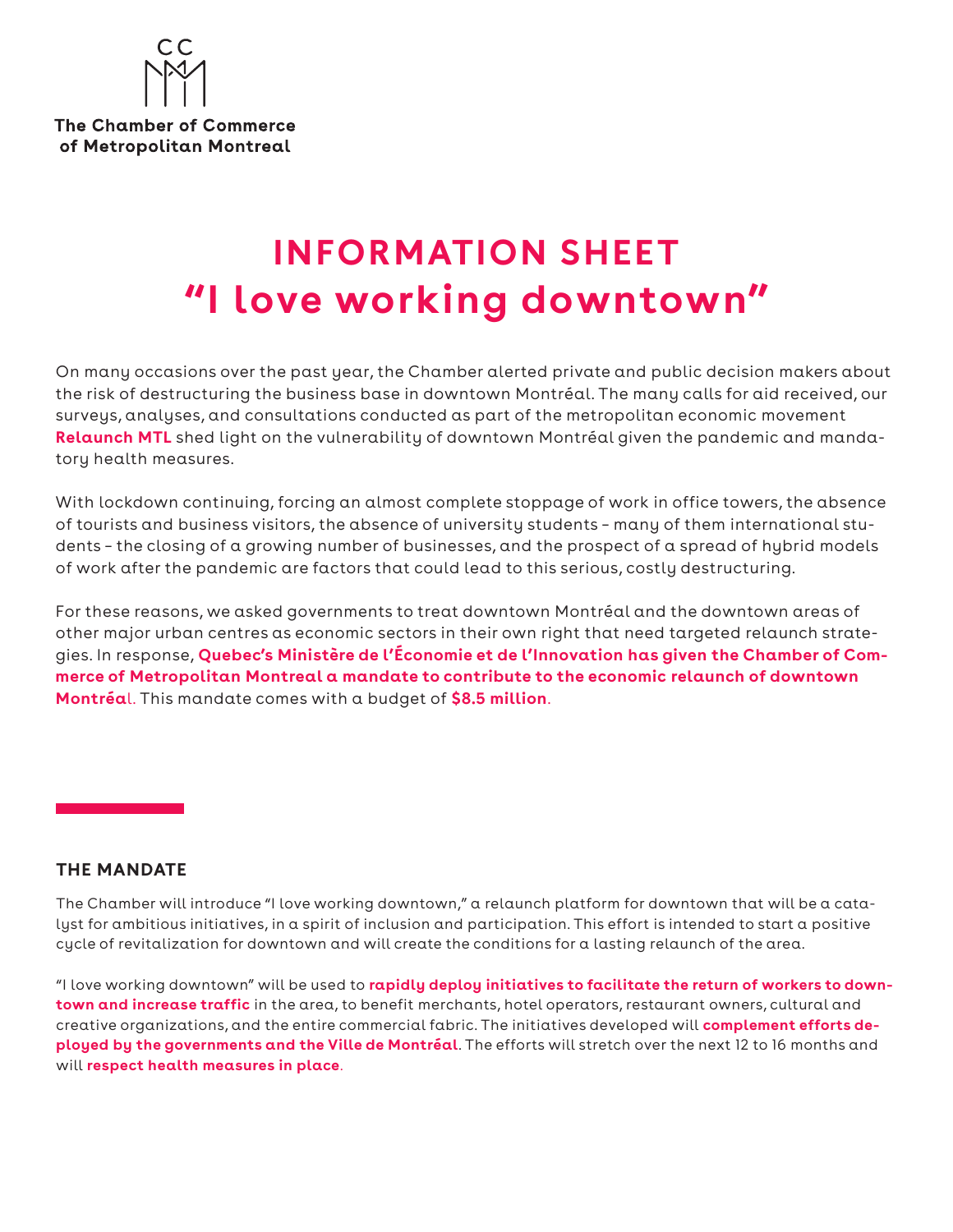#### **Return to office towers**

The Chamber will work directly with downtown employers to resolve issues for the return of workers downtown, determine what needs to be done, and gather the resources to finance the required communication efforts and strategies.

# **OBJECTIVES:**

- Drive the return to downtown of a larger number of employees, while respecting health measures and public health directives;
- Increase the confidence of workers and employers and showcase the advantages of working downtown;
- Reinforce the attractiveness of downtown as a place to work and convert workers into customers for area businesses;
- Foster new partnerships among merchants, employers, transit companies, public health, etc.



#### **Work space solution**

The Chamber will work with different partners to develop a strategy to support deployment or promote solutions that respond to the challenges of employers in managing their premises for office space downtown. Not exclusively, these solutions could include support services or tools for

networking between downtown businesses that have extra space and other organizations seeking offices downtown or looking for co-working spaces.

# **OBJECTIVES:**

- Help employers manage their workspaces downtown;
- Facilitate the use and optimization of premises for offices downtown;
- Promote co-working space offers downtown to attract workers;
- Increase the occupancy rates of downtown offices;
- Foster partnerships and synergy between complementary large businesses, functions, and sectors.